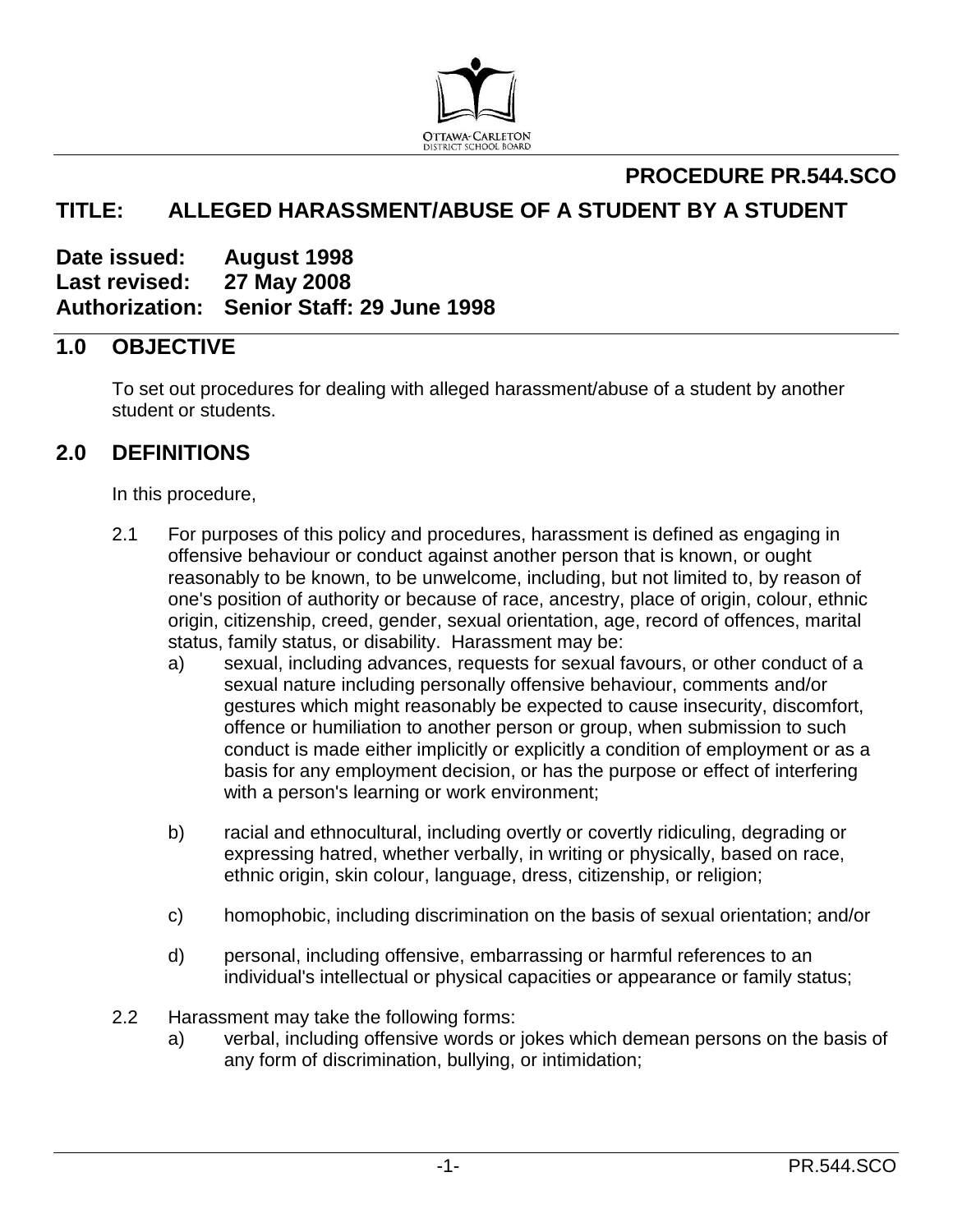- b) environmental, including graffiti, defacement of private or public property including school lockers, pictures or cartoons that are demeaning of others based on any of the above forms of discrimination;
- c) physical, including unwelcome physical contact or assault, offensive gestures, threatening physical behaviour, physical bullying;
- d) psychological, including deliberate isolation or ostracism, condescending or patronizing behaviour which undermines self-respect.
- 2.3 For purposes of this procedure, abuse means a condition, on the part of a complainant, of physical harm, sexual molestation, exploitation or assault, and/or emotional harm, including but not limited to verbal or psychological abuse which causes emotional harm.

# **3.0 RESPONSIBILITY**

3.1 The school principal and Superintendent of Schools.

## **4.0 PROCEDURES**

- 4.1 Initial Steps by Student: A student who feels he/she is being harassed/abused by a student or students may:
	- a) confide in another student, who should offer support and may encourage further action as outlined below;
	- b) confide in a member of a peer support group where schools have such programs, for example, peer outreach, peer mediation, peer helpers, or conflict resolution. The student receiving the information is expected to provide support and contact an appropriate staff member;
	- c) confide in a teacher or other staff member who will offer support and inform the principal or vice-principal;
	- d) confide in the principal or vice-principal, who will offer support and intervene to ensure the harassment/abuse ceases if shown to have occurred; or
	- e) confide in a parent/guardian. It is expected that the parent/guardian will contact the school principal/vice-principal.
- 4.2 Action required: If a student has allegedly been subjected to harassment/abuse by another student while on Board property, defined as including school buildings, grounds and facilities under the jurisdiction of the Board and also including school buses, field trips or other school-sponsored events including co-operative education placements, and it is reported, the principal has the responsibility to administer appropriate progressive disciplinary measures on the student committing the harassment/abuse.
	- a) Upon receipt of a complaint, the appropriate principal or vice-principal of the alleged harasser/abuser will follow up by:
		- (i) interviewing the complainant and preparing detailed notes of the incident to file;
		- (ii) interviewing the alleged harasser and preparing detailed notes to file;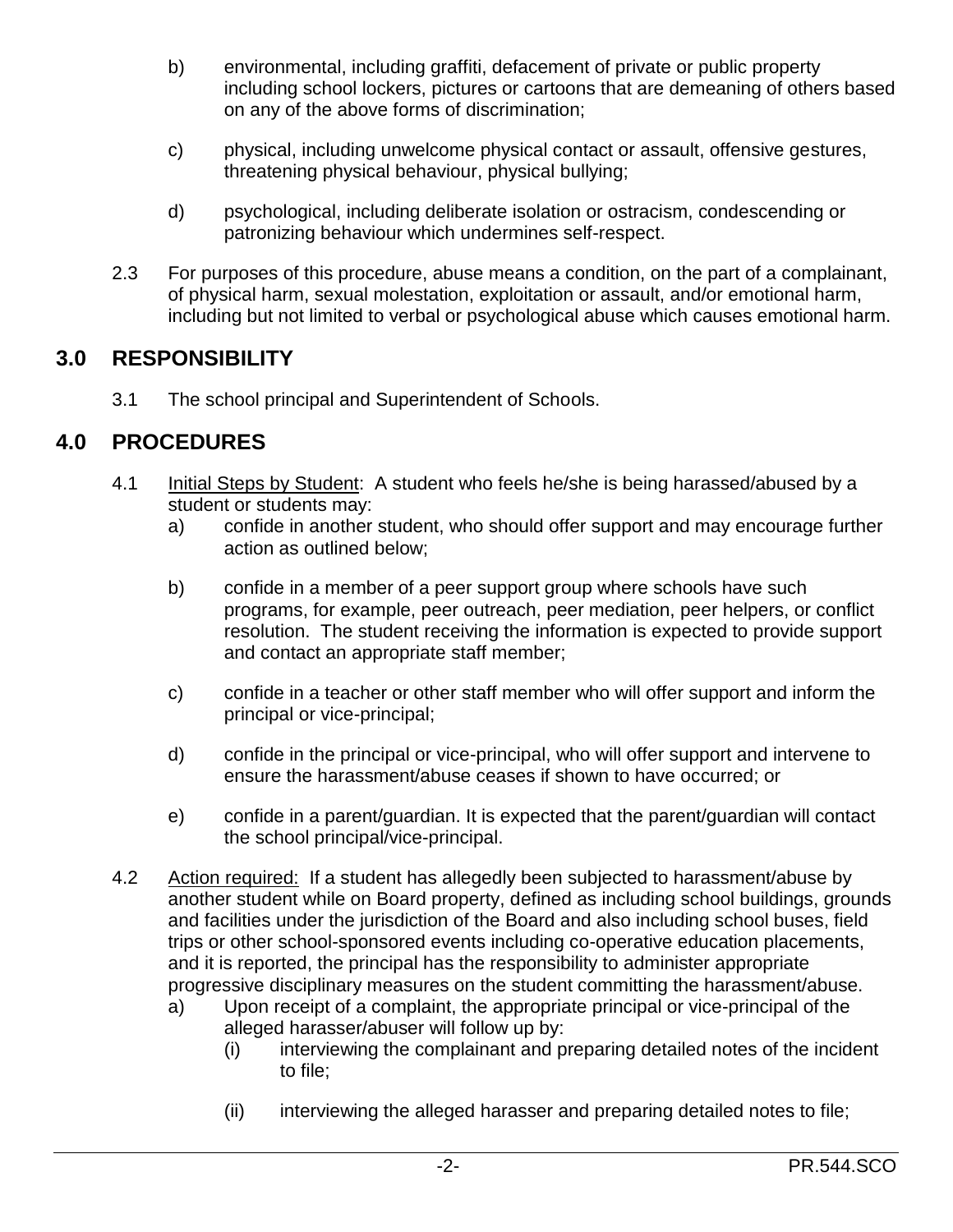(iii) interviewing any witnesses and preparing detailed notes to file.

**Note:** It is mandatory to inform parents/guardians of a student who is under 18 years of age, whether the student is the complainant or the alleged harasser/abuser.

- b) As harassment/abuse can be physically and emotionally harmful to the recipient, after investigation, and when the principal is assured that harassment/ abuse did occur, progressive disciplinary measures will include one or more of the following:
	- (i) oral reprimand;
	- (ii) written reprimand;
	- (iii) counselling;
	- (iv) suspension (see Board Policy P.026.SCO: Student Suspension and Expulsion and Board Procedure PR.515.SCO: Student Suspension);
	- (v) recommendation for expulsion (see Board Policy P.026.SCO: Student Suspension and Expulsion and Board Procedure PR.515.SCO: Student Suspension, Investigation, and Possible Expulsion).
- c) The principal will ensure that support will be provided for students who have been bullied, students who have bullied others, bystanders and others who may have been affected by observing harassment/abuse.
- 4.3 If the principal believes after preliminary investigation that a critical incident has occurred (see Board Procedures PR.533.SCO: Police Involvement in Schools and PR.528.SCO: Critical Incident Review Process), the appropriate procedures for reporting a critical incident and for involving Police Services will be followed.
- 4.4 It is the duty of every principal to ensure that all students are regularly informed of the Board's policy with respect to harassment/abuse, that they are aware that a Hotline exists, and that they have access to information and the procedures to follow if they are harassed/abused.
- 4.5 It is the duty of every principal to ensure that victims of abuse and harassment are specifically informed of the support services available to them through student services at the school and the Board, victim's assistance services of the Ottawa Police Service, and other services offered within the community.

### **5.0 REFERENCE DOCUMENTS**

*The Education Act and Regulations*

Protocol to Accompany Safe Schools Policies in the City of Ottawa, Ottawa-Carleton Safe Schools Committee, 1998 Board Policy P.032.SCO: Safe Schools Board Policy P.026.SCO: Student Suspension and Expulsion Board Procedure PR.515.SCO: Student Suspension, Investigation, and Possible Expulsion Board Procedure PR.533.SCO: Police Involvement in Schools Board Procedure PR.528.SCO: Critical Incident Review Process